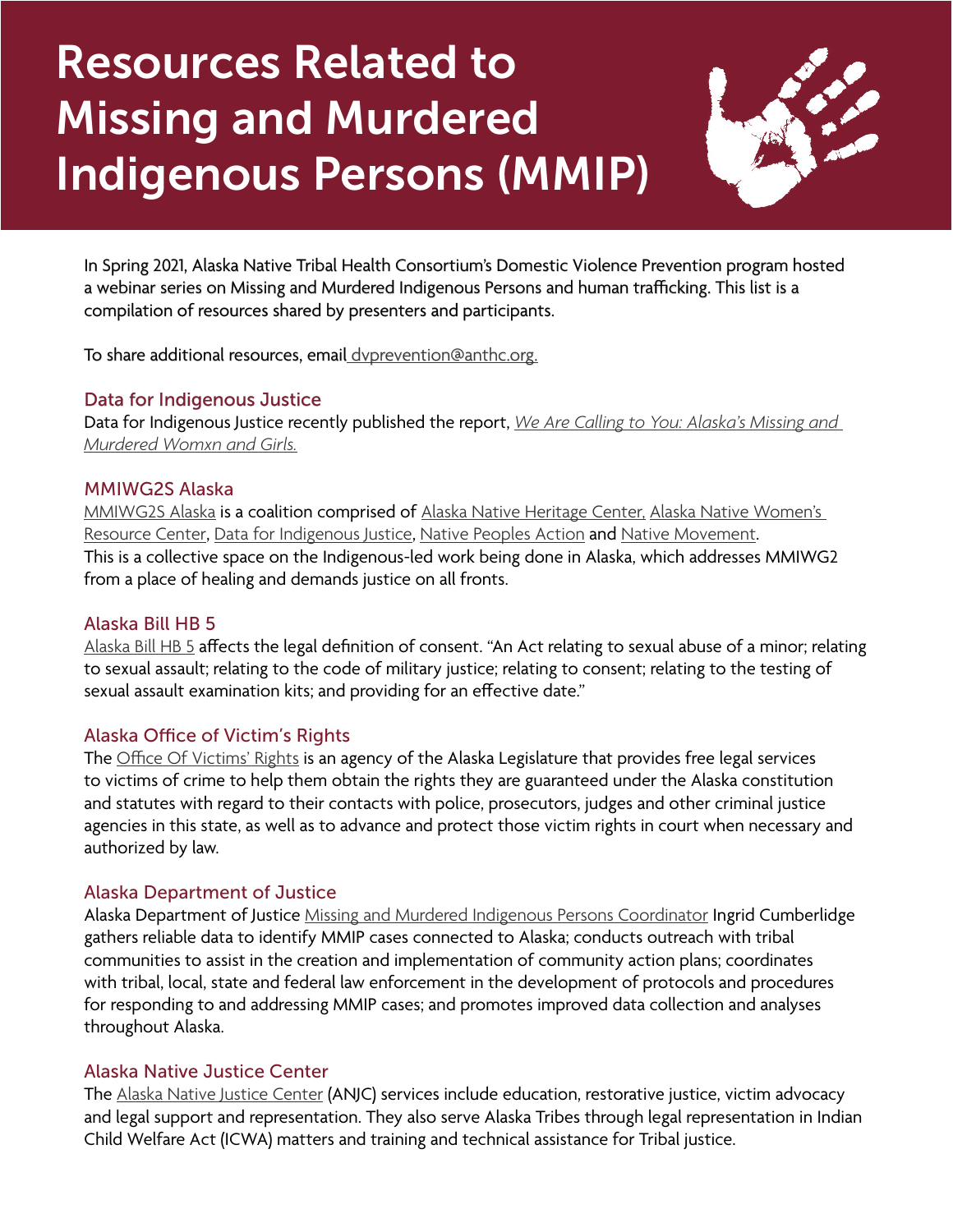#### Alaska Native Women's Resource Center

[Alaska Native Women's Resource Center](https://www.aknwrc.org/) (AKNWRC) is dedicated to strengthening local, tribal government's responses through community organizing efforts advocating for the safety of women and children in their communities and homes, especially against domestic and sexual abuse and violence. AKNWRC is working on a MMIWG Toolkit – check their website for updates.

#### Choosing Our Roots

[Choosing Our Roots](http://www.choosingourroots.org/) assists queer youth and young adults, ages 13 to 24, by building supportive, longterm relationships with volunteer Host Home families and community members. In addition to providing safe homes and bringing together new families, COR coordinates with community partners to provide wrap-around services and build a network of support for its participants.

Email [audre@choosingourroots.org](mailto:audre%40choosingourroots.org?subject=) and [julia@choosingourroots.org](mailto:julia%40choosingourroots.org?subject=) to set up meetings or collaborations to support the LGBTQ+ community.

#### HEAL Trafficking

[Health, Education, Advocacy, Linkage \(HEAL\) Trafficking](https://healtrafficking.org/) is an integrated network of over 3,500 survivors and multidisciplinary professionals in 35 countries dedicated to ending human trafficking and supporting its survivors, from a public health perspective.

#### Human Trafficking Capacity Building Center

The [Human Trafficking Capacity Building Center](https://htcbc.ovc.ojp.gov/) exists to help organizations and tribes start, sustain, or grow their anti-trafficking work. The Center's free services are intended to provide immediate and sustainable benefits to organizations and Tribal Nations with minimal demands on their time. The Center is a coaching and development hub.

#### Priceless

[Priceless](https://www.pricelessalaska.org/) walks with sex trafficking survivors as they build healthy, vibrant, self-sustaining lives. Entry into the Priceless program is almost always through referral. We work closely with the FBI, State Troopers, Anchorage Police Department and Probation Officers, Juvenile detention centers, the prison system, and various shelters.

#### The Trevor Project

[The Trevor Project](https://www.thetrevorproject.org/) is the leading national organization providing crisis intervention and suicide prevention services to lesbian, gay, bisexual, transgender, queer & questioning (LGBTQ) young people under 25.